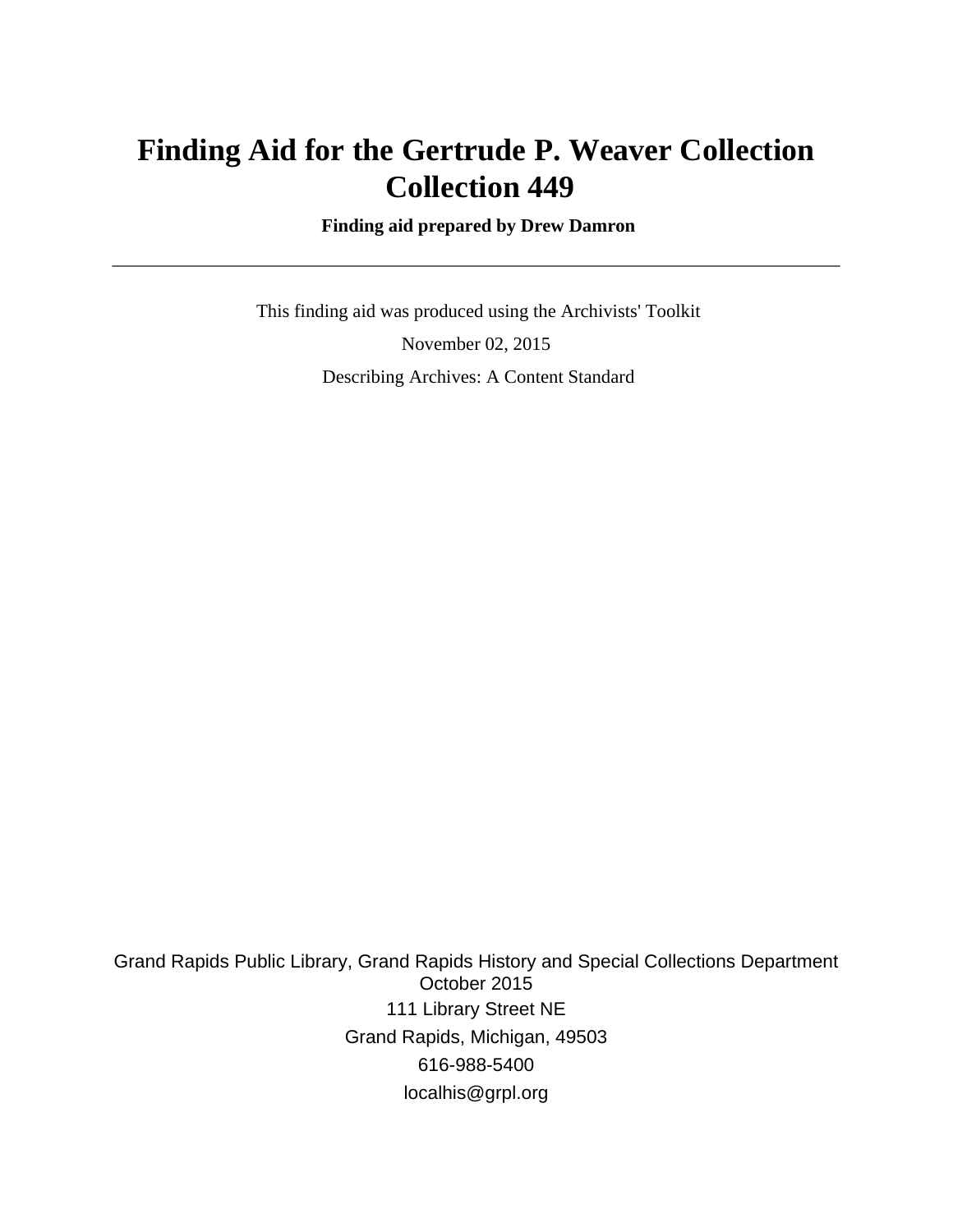## **Table of Contents**

 $\overline{\phantom{a}}$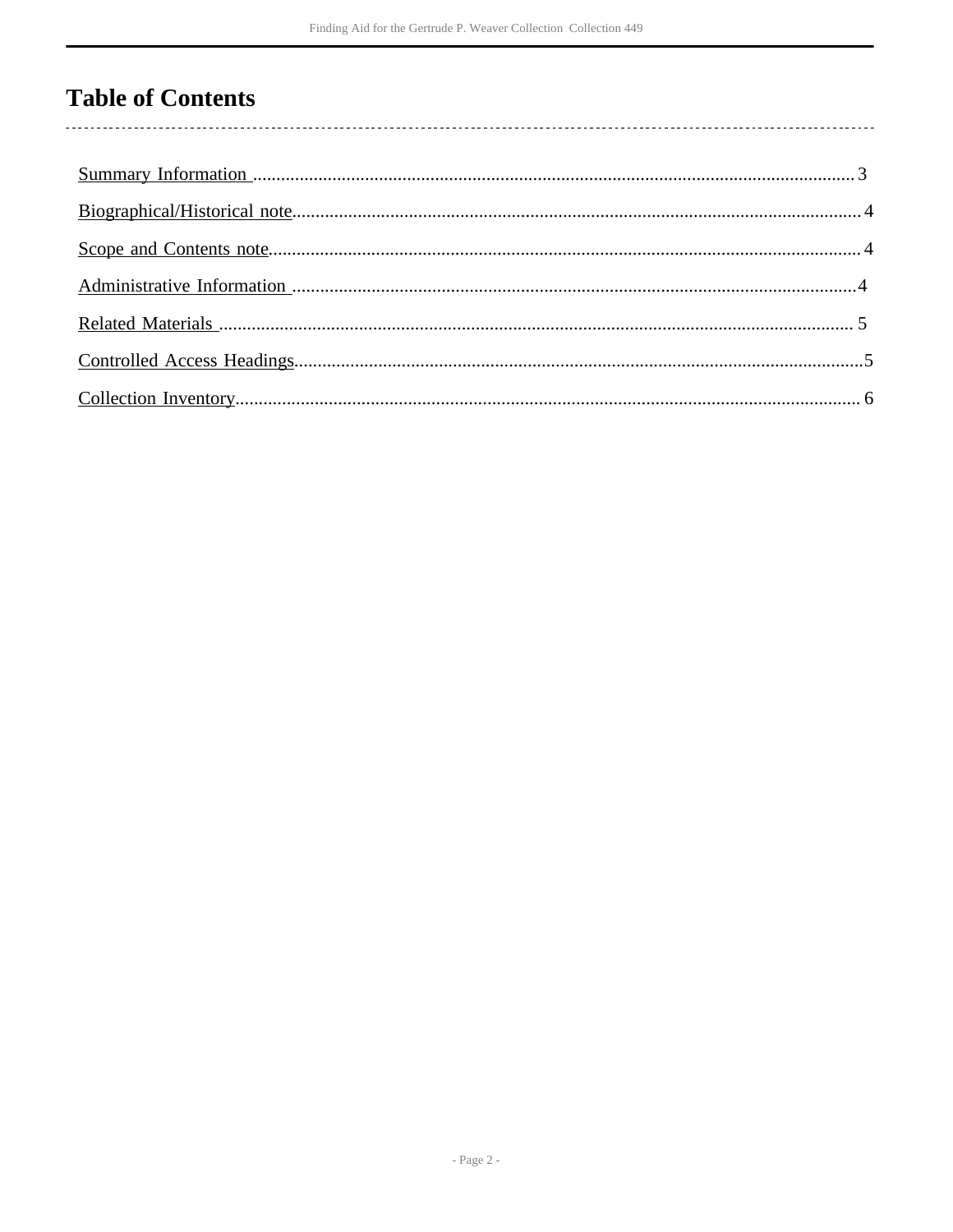# <span id="page-2-0"></span>**Summary Information**

| <b>Repository</b> | Grand Rapids Public Library, Grand Rapids History and Special<br><b>Collections Department</b>                                                                                                                                                                                                                                                                                                                                                                                        |
|-------------------|---------------------------------------------------------------------------------------------------------------------------------------------------------------------------------------------------------------------------------------------------------------------------------------------------------------------------------------------------------------------------------------------------------------------------------------------------------------------------------------|
| <b>Title</b>      | Gertrude P. Weaver Collection                                                                                                                                                                                                                                                                                                                                                                                                                                                         |
| Date [inclusive]  | 1940s                                                                                                                                                                                                                                                                                                                                                                                                                                                                                 |
| <b>Extent</b>     | 0.25 Linear feet 1 Letter-Size Fliptop Box                                                                                                                                                                                                                                                                                                                                                                                                                                            |
| Language          | English                                                                                                                                                                                                                                                                                                                                                                                                                                                                               |
| <b>Abstract</b>   | Gertrude P. Weaver and her husband, Clarence Weaver, were involved in<br>the Grand Rapids, Michigan poetry group, The Bards, and they both wrote<br>for their poetry magazine: 'Bardic Echoes.' Gertrude was also involved<br>in a large number of poetry societies across the state and nationally.<br>The Gertrude P. Weaver Collection contains sixteen scripts of original<br>plays written by Gertrude P. Weaver. These sixteen scripts are arranged<br>alphabetically by title. |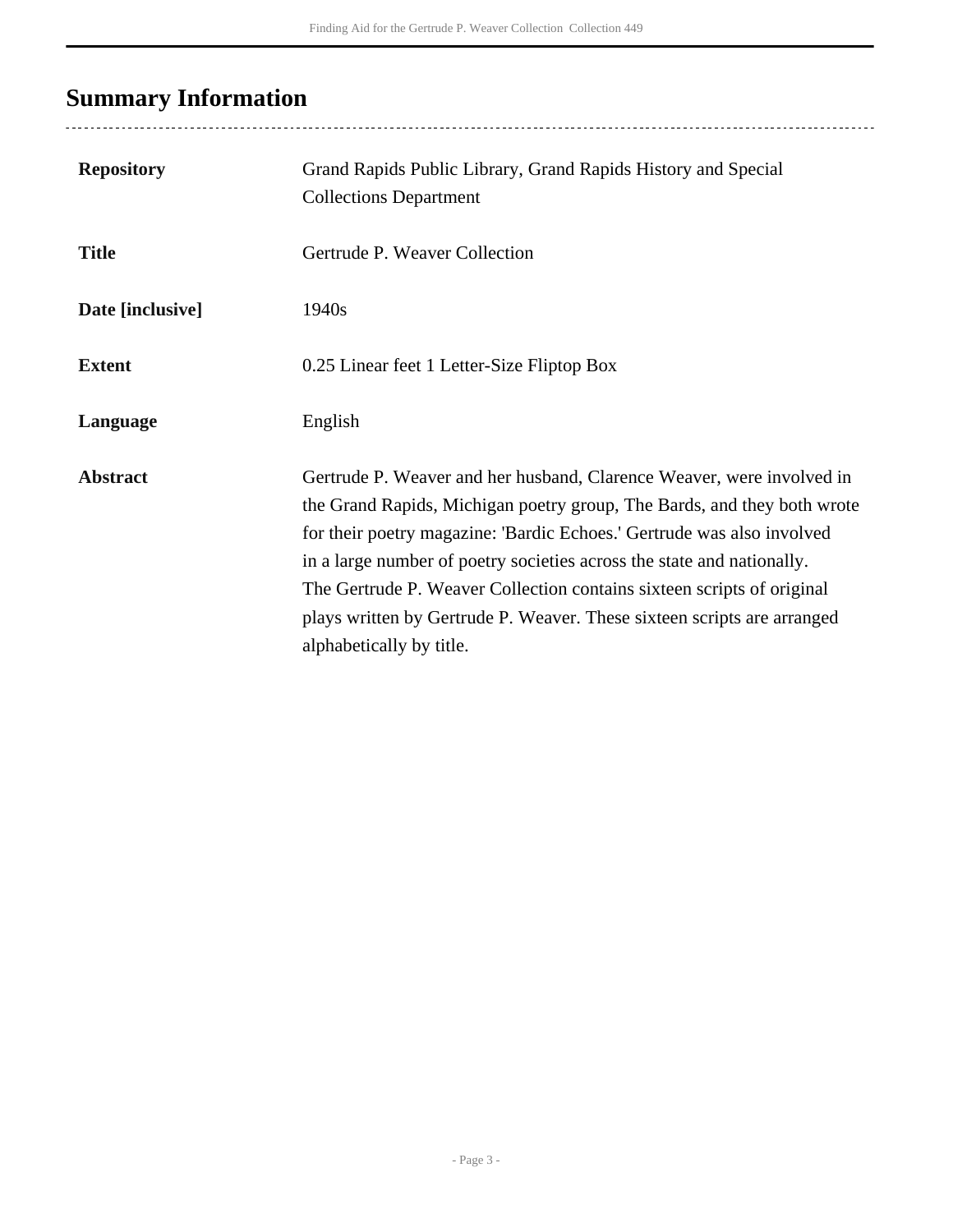### <span id="page-3-0"></span>**Biographical/Historical note**

Gertrude P. Weaver was born January 13, 1904, in Toledo, Ohio. She studied Social Work and Literature at Ohio Wesleyan University in the 1920s and met her husband, Clarence, there. In 1946, Clarence Weaver took the position of Chief of the Catalog and Order department of the Grand Rapids Public Library, and she worked in the Maple Grove Nursery School.

Gertrude and Clarence both joined the Bards and wrote for their poetry magazine "Bardic Echoes" starting in 1960. The Bards were a local poetry group active from about 1924 to 1993. Around this time Gertrude became paralyzed from the neck down and learned to operate an electric typewriter with a stick held between her teeth. She completed her book-length children's story, The Emperor's Gift, this way and it was published by Thomas Nelson in 1969. She was also a member of the Fountain Street Church, Centro Studi e Scambi Internaziaonali, the World Poetry Society International, the Martha Kinney Cooper Ohioana Library Association, the Poetry Society of Michigan, and American Mosaic.

Gertrude Weaver passed away on May 15, 1970 from a cerebral hemorrhage. A large biography of Gertrude and Clarence is located in the "Weaver, Clarence & Gertrude" vertical file.

### <span id="page-3-1"></span>**Scope and Contents note**

This collection contains a box of scripts from a number of plays written by Gertrude Weaver. These scripts are arranged alphabetically by title, with sixteen plays total. Each script is typewritten and contains the year it was copyrighted at the bottom of the play.

## <span id="page-3-2"></span>**Administrative Information**

#### **Publication Information**

Grand Rapids Public Library, Grand Rapids History and Special Collections Department October 2015

#### **Immediate Source of Acquisition note**

Received from the Children's Department of the Grand Rapids Public Library in 1986.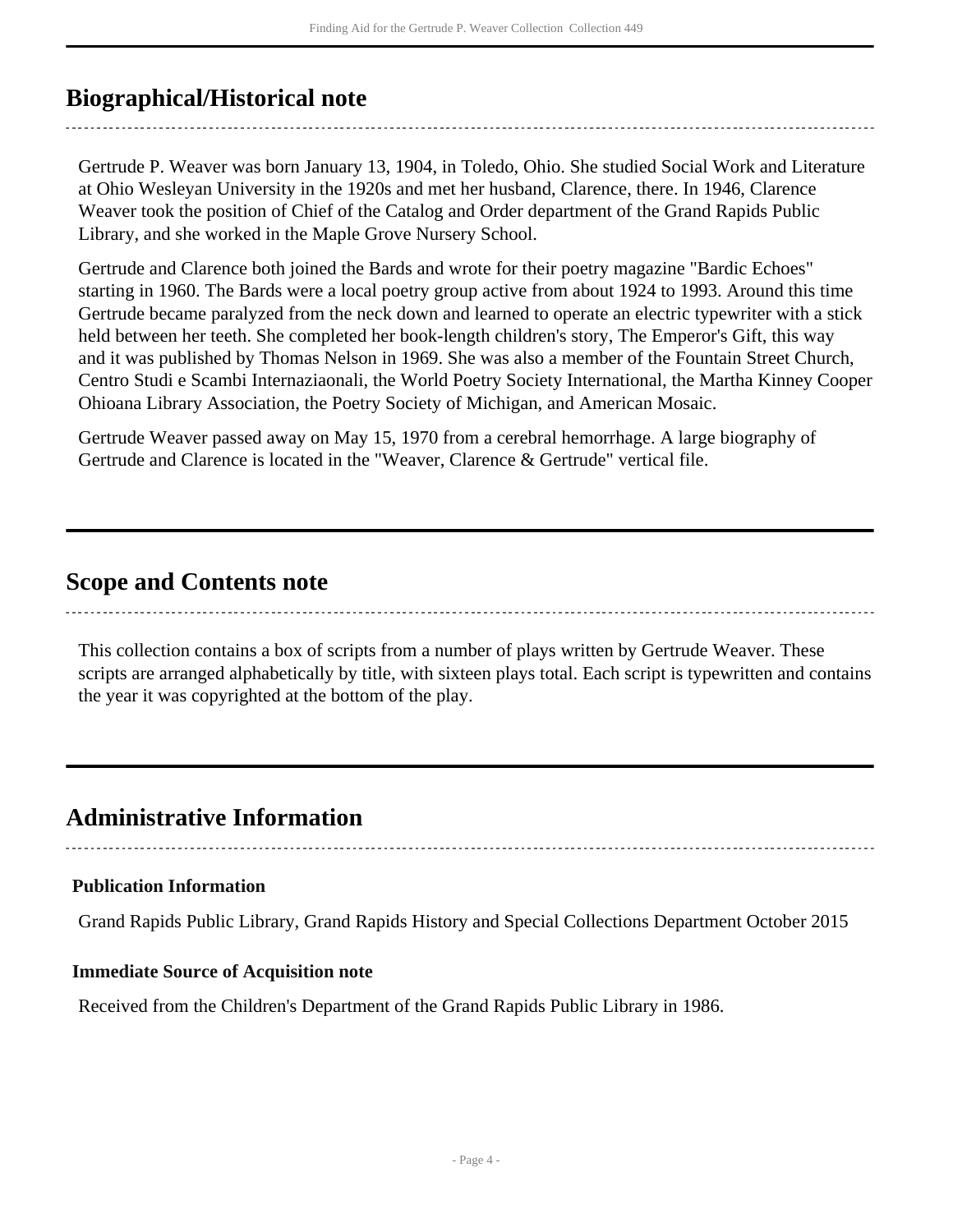## <span id="page-4-0"></span>**Related Materials**

#### **Related Archival Materials note**

Collection 109: Grand Rapids Public Library Records/ GRPL Administrative Archives

Collection 125: Robinson Studio

Collection 178: Lucy & Genevieve Swift Diaries

Collection 278: GRPL Poets & Poetry Collection

Biography & Portrait Files: Weaver, Clarence & Gertrude

### <span id="page-4-1"></span>**Controlled Access Headings**

#### **Personal Name(s)**

• Weaver, Mrs. Clarence

#### **Subject(s)**

- Library employees -- Michigan -- Grand Rapids -- Biography
- Public libraries -- Michigan -- Grand Rapids
- Publishers and publishing -- Michigan -- Grand Rapids
- Theater -- Michigan -- Grand Rapids -- History
- Women -- Michigan -- Grand Rapids -- History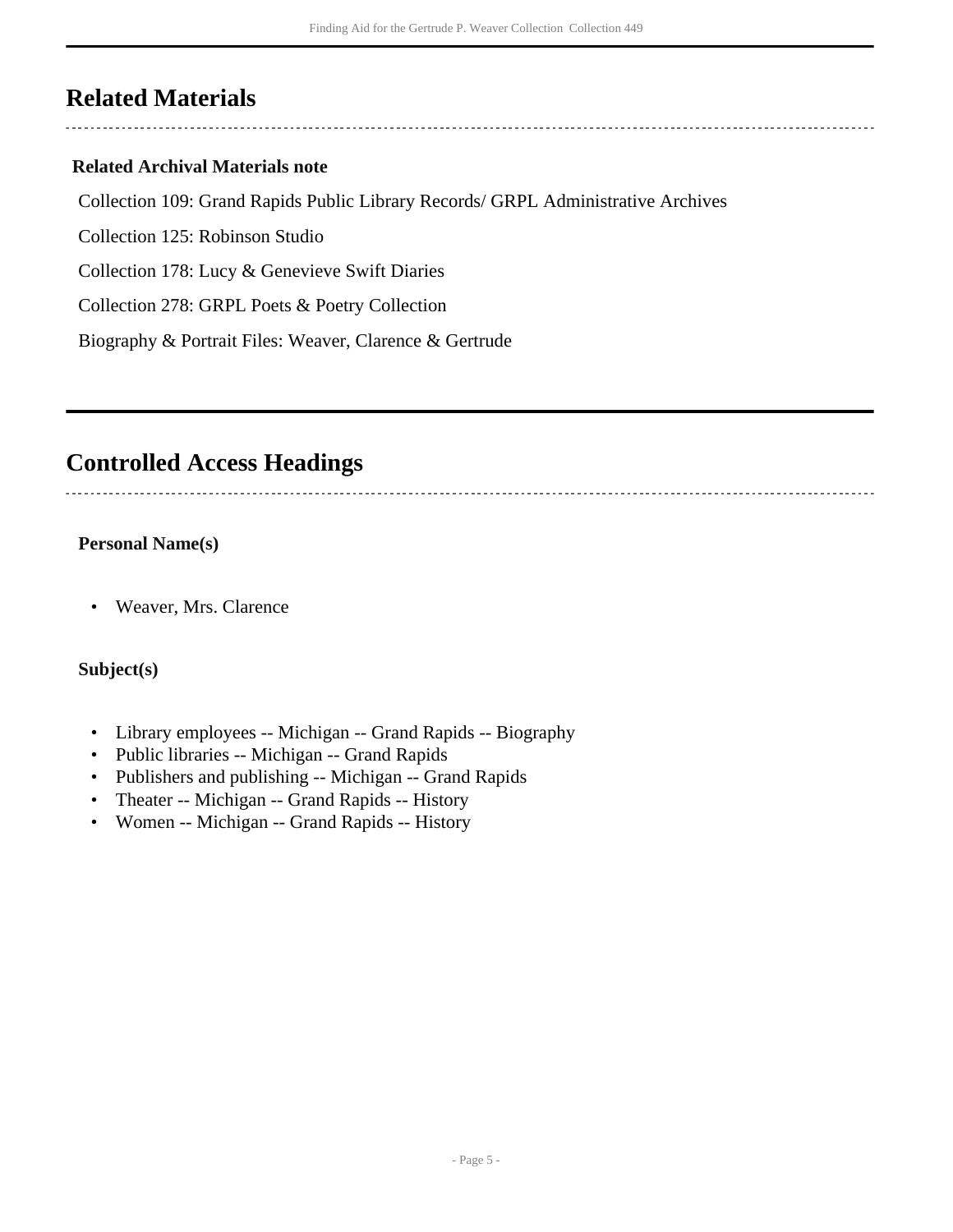## <span id="page-5-0"></span>**Collection Inventory**

|                                                           | <b>Box</b>   | Folder         |
|-----------------------------------------------------------|--------------|----------------|
| <b>Budding the Christmas Tree</b>                         | $1\,$        | $\mathbf{1}$   |
| Children's Day Program                                    | $\mathbf{1}$ | $\overline{2}$ |
| The Cracker-Box Conspiracy                                | $\mathbf{1}$ | $\mathfrak{Z}$ |
| The Downfall of Peori, or Where's My Hat? Copyright 1944. | $\mathbf{1}$ | $\overline{4}$ |
| The Emporer's Gift                                        | $\mathbf{1}$ | $\mathfrak{S}$ |
| The Gift                                                  | $\mathbf{1}$ | $6\,$          |
| The Golden Gate                                           | $\mathbf{1}$ | $\tau$         |
| Heritage                                                  | $\mathbf{1}$ | $8\,$          |
| The King's English                                        | $\mathbf 1$  | $\overline{9}$ |
| The Magic Pipe                                            | $\mathbf{1}$ | 10             |
| The Paper Doll's Romance                                  | $\mathbf{1}$ | $11\,$         |
| Peter's Pumpkin                                           | $\mathbf 1$  | 12             |